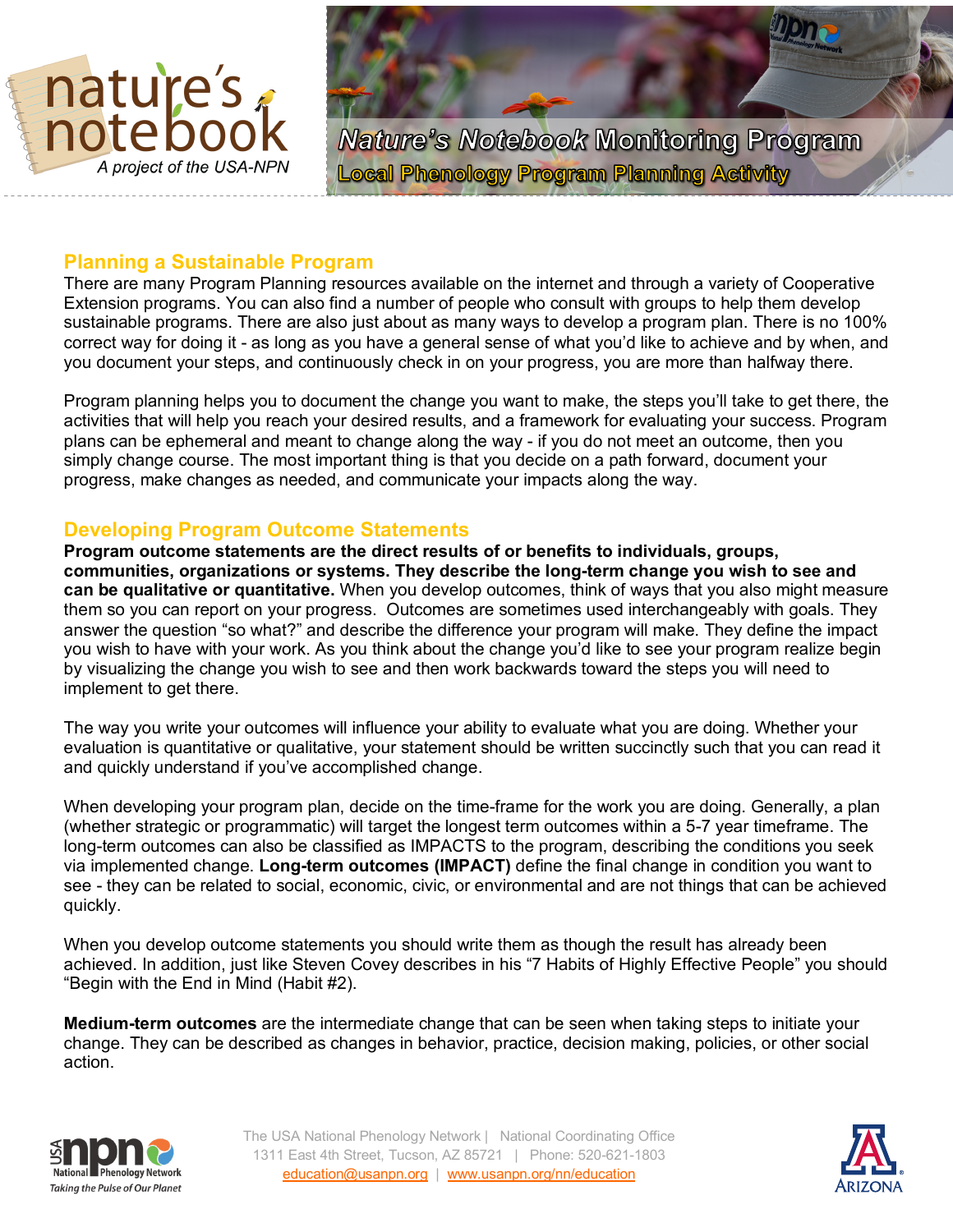**Short-term outcomes** are the immediate or proximal changes that can be achieved in the near term. They often include changes in learning, knowledge, attitudes, skills, opinions, aspirations, or motivations.

### **Examples:**

→ → → →

| <b>Short-term Outcomes</b>                                                                                              | <b>Medium-term Outcomes</b>                                                                           | <b>Long-term Outcomes</b>                                                                                                                          |
|-------------------------------------------------------------------------------------------------------------------------|-------------------------------------------------------------------------------------------------------|----------------------------------------------------------------------------------------------------------------------------------------------------|
| 50 Volunteers learn how to make<br>accurate Nature's Notebook<br>observations by Dec. 2018.                             | 5 volunteers make weekly<br>observations for Nature's<br>Notebook for 2 years, though<br>Dec. 2020.   | Volunteers have collected 5 years of<br>observational data used in making a<br>management decision, resulting in a<br>change in practice by 2023.  |
| LPL selects and marks 5 species<br>of plants for Nature's Notebook<br>observation for a Phenology walk<br>by Dec. 2018. | Volunteers collect weekly<br>observations on 5 selected<br>species for 2 years, through<br>Dec. 2020. | LPL develops phenology calendars and<br>activity curves for the 5 marked<br>species, identifying trends and changes<br>in timing by December 2023. |

In the above example, the short-, medium-, and long-term outcomes are directly related to each other.

#### *Writing long-, medium-, and short-term outcomes*

The more specific you can be when writing your outcomes, the easier it will be to measure what you've achieved. Again, you don't necessarily need to attach a quantitative value to your outcome, but if you can it is helpful to do so.

If you like to think about writing formulaically, follow some of the guidelines outlined below for drafting your outcome statements.

Outcome statements also should follow a formula. Include:

- **What or who** is going to be affected
- The change you desire (**action verb**)
- Your **expected results**
- By **when**

This next formulaic criteria also make outcomes very measurable, achievable, evaluate-able, and reportable. These type of statements are often referred to as S.M.A.R.T. statements.

- **S** pecific
- **M** easurable
- **A** mbitious
- **R** ealistic
- **T** ime-bound

**Examples** of S.M.A.R.T. long, medium and short-term *outcomes* of your phenology monitoring program may include:

- **Researchers analyze** collected observational data to **answer science or management questions by 2022** (Long-term *outcome* or *impact*)
- **Volunteers collect weekly observations** to **document regional seasonal changes by 2019** (medium-term *outcome*). The only thing that would make this statement stronger is adding the number of volunteers.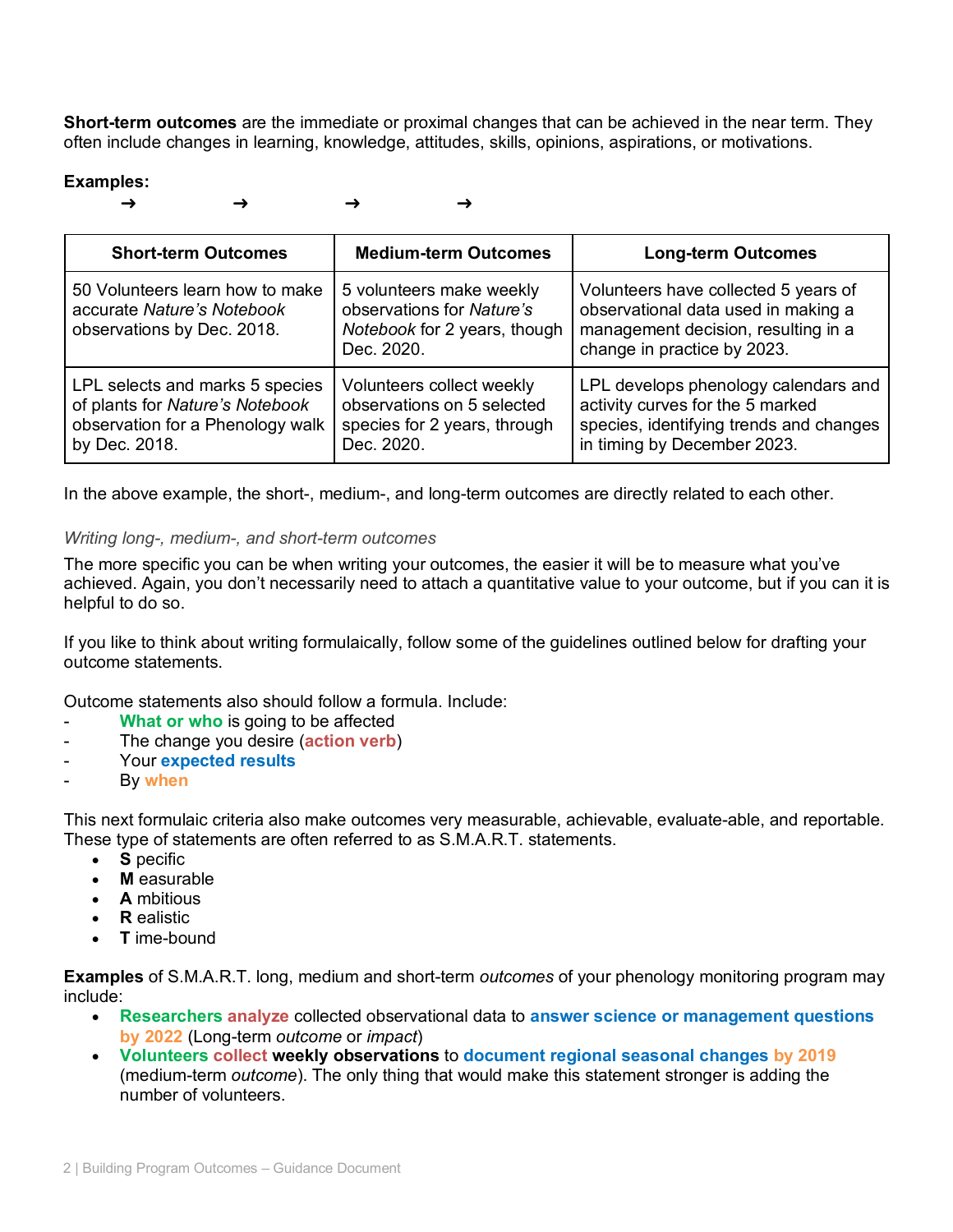- **Trained volunteers monitor pollinators in conjunction with plant species** already being monitoring by **December 2019**.
- **Leaders recruited** 20 **volunteers** to **monitor phenology weekly by the end of 2018.** (short-term *outcome*)
- **Researchers recruit and train** 5 volunteers to perform **weekly monitoring of 3 individuals each of 5 species** by **December 2018**.
- **Trained volunteers collect data along a** phenology walk **to learn about the species natural history** by **June 15, 2018**
	- o *Does that change the meaning of what was originally posted? Excellent question! I'd say that the answer is, it might. It is also an argument for being as clear as you can be when you write your statements. The original statement was, "Volunteers collect data on a phenology walk."*
- **Trained volunteers will continue monitoring and reporting of phenophase observations to expand the dataset of weekly observations through Dec. 2018**.
- Encourage volunteers to use *Nature's Notebook* beyond our site next year.
	- o *This statement could be edited even further - the WHO is actually not the volunteers, it is the person doing the encouraging - who might that be? "Next year" can be made more specific as well, by including the actual year (e.g. 2018)*

## **Developing objective statements**

Objective statements are closer in scope to an outcome or a measurable milestone than an activity. **Objective statements are expected achievements that are well-defined, specific, measurable and are developed in relation to your program outcomes and overall goal. They are intended results of your efforts.** Objective statements are intermediate steps on the path toward your outcomes and may involve doing one or more tasks to complete them. They are the steps that you take to achieve your outcome and are not the broader impact you have in the short, medium, or long term - they are interim achievements.

When writing objective statements it is helpful to think about them in terms of measurability. However it is not always necessary to to attempt to quantify everything, some things may just help you move toward your outcome without having to be quantified or measured. You should try to be as specific as possible when developing your objective statements. If you are able to write them as a measurable step, then you should use the SMART statement methodology.

Objective statements should also be developed using a similar formula:

- What is the thing you are going to do (**action verb**)
- **Who** is responsible for the action. You should only identify one action per objective statement.
- **When** do you expect to complete it
- If you can, say **how many** or how much

**Examples** of objective statements for the following outcome statement may be:

*Outcome statement:* Trained volunteers collect data along a phenology walk to learn about the species natural history by June 15, 2018.

*Objective statements:* 

- **Hank** will **select and mark five plant species** to be monitored at the garden by **November 1, 2017**.
- **LoriAnne will establish a** *Nature's Notebook* **Group online** and add the selected plants to it by **November 15, 2017**.
- **LoriAnne will recruit 4 other volunteers** to assist with weekly monitoring of the plants by **December 15, 2017**.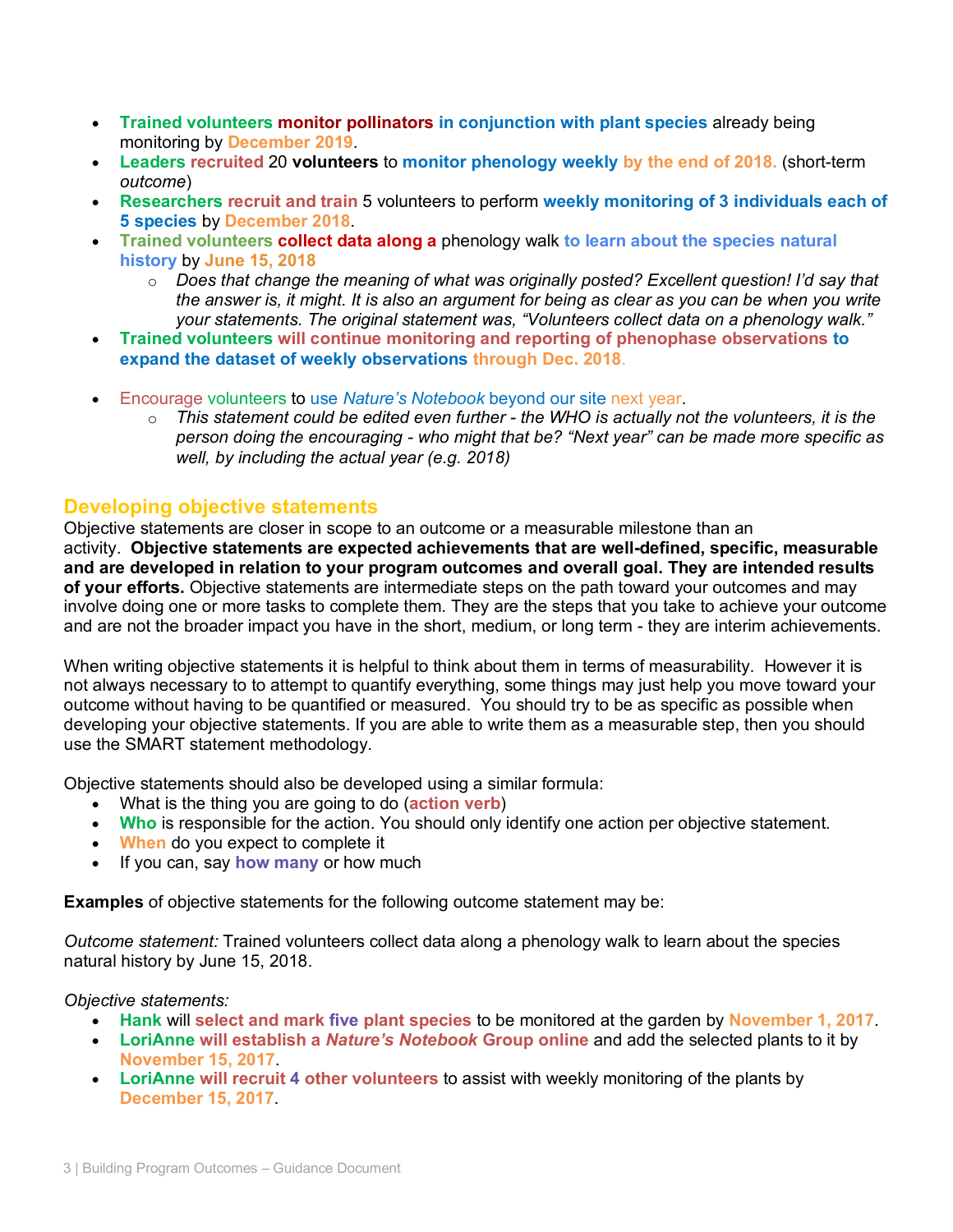- **Hank will create and share a volunteer monitoring schedule,** with volunteers signed up to take shifts for 2018, by **January 15, 2018**.
- **LoriAnne will conduct a workshop** to teach volunteers how to collect observations using the *Nature's Notebook* protocol by **February 1, 2018**.

#### Developing activities, outputs, or tasks: Your ACTION PLAN

Activities are specific steps that you should take to achieve your objectives. They are also sometimes called outputs or tasks. **Activities are efforts or steps taken to achieve your objectives. Sometimes activities are also classified as objectives.** Again, it doesn't necessarily matter what you call these items, the point is to be as specific as you can be when writing them such that they are understandable and achievable.

Each of your objective statements may not have a series of tasks or activities associated with them. But if you can break the objective statements down into steps, it is easier to know what you might need to complete it.

Following the example above, here are some activities or tasks that may help achieve the objective statements. Note that each of the tasks also has a action verb attached to it. You may also wish to assign deadlines to the tasks, especially if you are asking volunteers to assist you with them.

*Outcome statement:* Trained volunteers collect data along a phenology walk to learn about the species natural history by June 15, 2018.

#### *Objective and activity statements:*

- **OBJECTIVE:** Hank will select and mark five plant species to be monitored at the garden by November 1, 2017.
	- o Activity or task 1: **check the list** of *Nature's Notebook* species to determine what on the list is present in the garden
	- o Activity or task 2: **visit the garden** plot and **identify species** in the field
	- o Activity or task 3: **find 2-3 individual plants** of each species on the plot
	- o Activity or task 4: **purchase plant tags** to initially mark the plants
	- o Activity or task 5: **attach the plant tags** to the plants
	- o Activity or task 6: **take pictures of the plants**, **noting their location** either with a GPS unit or on a map
	- o Activity or task 7: **write up species list** and deliver information to LoriAnne so she can create a *Nature's Notebook* Group and site
- **OBJECTIVE:** LoriAnne will establish a *Nature's Notebook* Group online and add the selected plants to it by November 15, 2017.
	- o Activity or task 1: **Read the online materials** about How to Observe
	- o Activity or task 2: **document a program plan** with outcomes to prepare to request a group in *Nature's Notebook*
	- o Activity or task 3: **submit a Group request** form online
	- o Activity or task 4: Once Group is created, **establish a site for the Group** and add the plants that Hank identified to the list for observation.
- **OBJECTIVE:** LoriAnne will recruit 4 other volunteers to assist with weekly monitoring of the plants by December 15, 2017.
	- o Activity or task 1: **write an informational blurb** for and send an email to all docents
	- o Activity or task 2: **write an article for the botanical garden newsletter** seeking volunteers for the program. Include information about why the program is relevant to the garden and what is involved.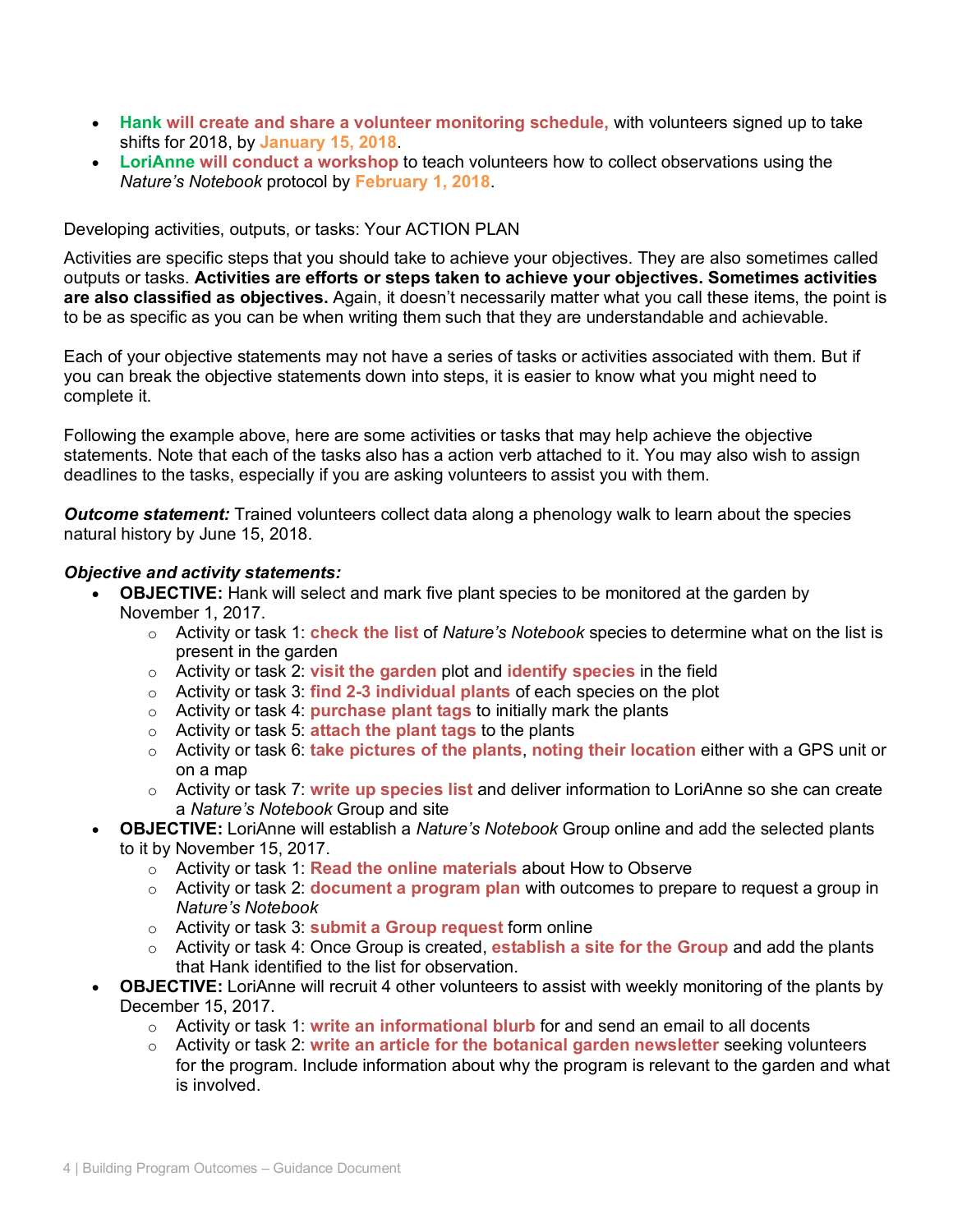- o Activity or task 3: **create a job description form** for volunteers interested in this project to help them understand what we are asking of them.
- o Activity or task 4: **attend the monthly docent meeting and talk to volunteers** about joining the program
- o Activity or task 5: **create a list of names and contact information** to deliver to Hank.
- **OBJECTIVE:** LoriAnne will conduct a workshop to teach volunteers how to collect observations using the *Nature's Notebook* protocol by January 30, 2018.
	- o Activity or task 1: **select a date and location** for the training
	- o Activity or task 2: **create a brochure and registration** form
	- o Activity or task 3: **create agenda and develop outcomes** for the workshop
	- o Activity or task 4: **gather materials and content for workshop**, create powerpoints, order lunch, etc.
- **OBJECTIVE:** Hank will create and share a volunteer monitoring schedule, with volunteers signed up to take shifts for 2018, by February 15, 2018.
	- o Activity or task 1: **create a doodle poll** to determine when volunteers are available
	- o Activity or task 2: **make the final monthly monitoring schedule**
	- o Activity or task 3: **share the schedule** with all volunteers
	- o Activity or task 4: c**ommunicate the importance of finding a substitute** if they find they cannot monitor on their scheduled day.

## **Outlines and the Logic Model**

There are also many ways to document your process, and no one ultimately correct way to do it. If you are a visual person, you may wish to use one of the many graphical representations of a logic model available via a quick internet search. If you prefer linear work, then you may simply wish to create an outline for tracking your tasks.

However you do it, you should plan to include your outcomes, objectives, activities and tasks in some format so you know how you are getting from point A to point B.

Below is a linear example of nested outcome, objective, and activity statements, using the formulas above, for short-, medium-, and long-term outcomes:

**Short-term Outcome:** 50 Volunteers learn how to make accurate *Nature's Notebook* observations by Dec. 2018.

**Objective 1:** LoriAnne develops workshop materials to be used in 3 trainings during 2018

**Activity or task 1:** select a date and location for the training

**Activity or task 2:** create a brochure and registration form

**Activity or task 3:** create agenda and develop outcomes for the workshop

**Activity or task 4:** gather materials and content for workshop, create powerpoints, order lunch, etc.

**Medium-term Outcome:** 5 volunteers make weekly observations for *Nature's Notebook* for 2 years, though Dec. 2020.

**Objective 1:** LoriAnne has identified 5 volunteers interested in making weekly from the 50 participants that were trained during the previous 2 years.

**Activity or task 1:** host regular opportunities for participants to gather and practice observing

**Activity or task 2:** create newsletter to deliver to the 50 participants with information about seasonal phenological happening gathered from *Nature's Notebook* data and other available sources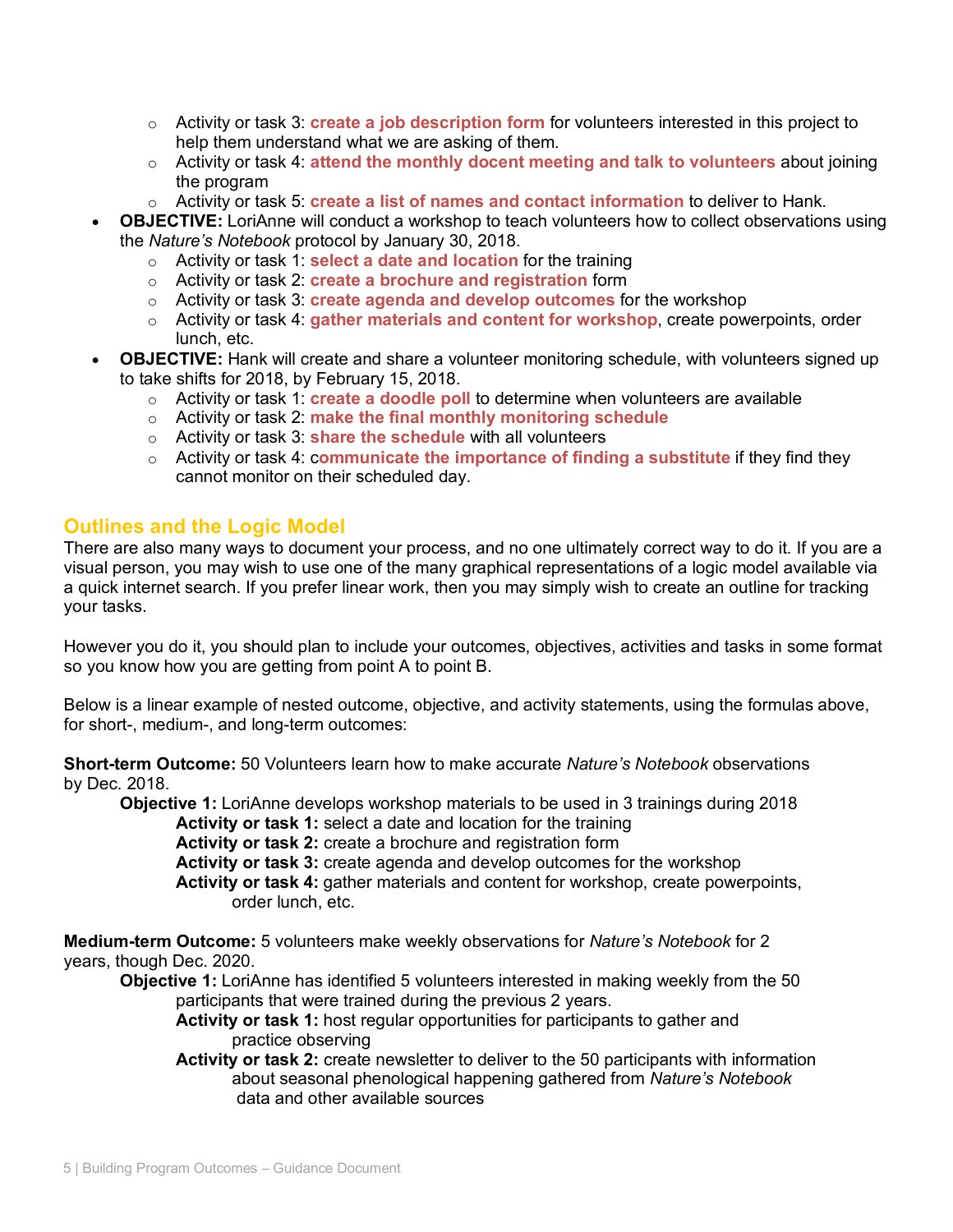**Activity or task 3:** select most responsive volunteers from engagement and provide them with further advanced training and guidance to encourage them to make weekly observations on a schedule.

**Objective 2:** LoriAnne will prepare to utilize the observational data by quarterly viewing data submissions via the visualization tools on the 5 species at the Nature's Notebook sites through December 2020

**Activity or task 1:** learn how to use the data tools available via the NPN website **Objective 3:** LoriAnne will seek researchers interested in utilizing observational data for decision making.

**Activity or task 1:** identify practitioners, researchers, and partners who are interested in the species being observed

**Activity or task 2:** advertise data available via multiple outlets on social media, conferences, colleagues, etc.

**Long-term Outcome:** Volunteers have collected 5 years of observational data used in making a management decision, resulting in a change in practice, by 2023.

- **Objective 1:** LoriAnne will continue to view submitted data via the visualization tool to Identify trends in seasonal and annual changes
- **Objective 2:** LoriAnne works with an identified partner(s) to document and report on changes in phenological timing.
- **Objective 3:** The partner implements a change in practice based on findings in observational data.

*The number of objectives and activities may vary depending upon what your outcome is and if it is short-, medium- or long-term. These may also change if you identify new partners, tools, or needs between establishing your program and passed time. There is no required number for each category. You also may not be able to readily identify the objectives and tasks for longer-term outcomes until you get closer to that time.* This is an exercise to document where you are and the change you wish to see. There are no right or wrong elements.

You can find other examples and activities on this link on the USA-NPN *Nature's Notebook* Activities page: https://www.usanpn.org/nn/program-planning-guide On it you will find worksheets for documenting this information and creating your content as well as an action plan for tracking your work for each Outcome you develop.

# **The point?**

The point in doing this exercise is to **document as specifically as you can** what you want to do, what you need to do it, and when you expect to have it complete. This will help you commit to seeing it at least part of the way through.

You may not wish to go into as much detail as we have here, and there is not one correct way to do it, but **the idea is that if you've got your ideas and steps documented, there is a better chance that you will achieve your short-term outcomes** and develop a sustainable program. You also have your ideas written down in case you wish to seek funding OR if you are leaving your position and would like to find someone to make sure that it continues on.

*At the very least, you should create solid, time bound outcome statements and develop the steps to achieve them, either by creating objective statements or a list of activities to get you from point A to point B.*